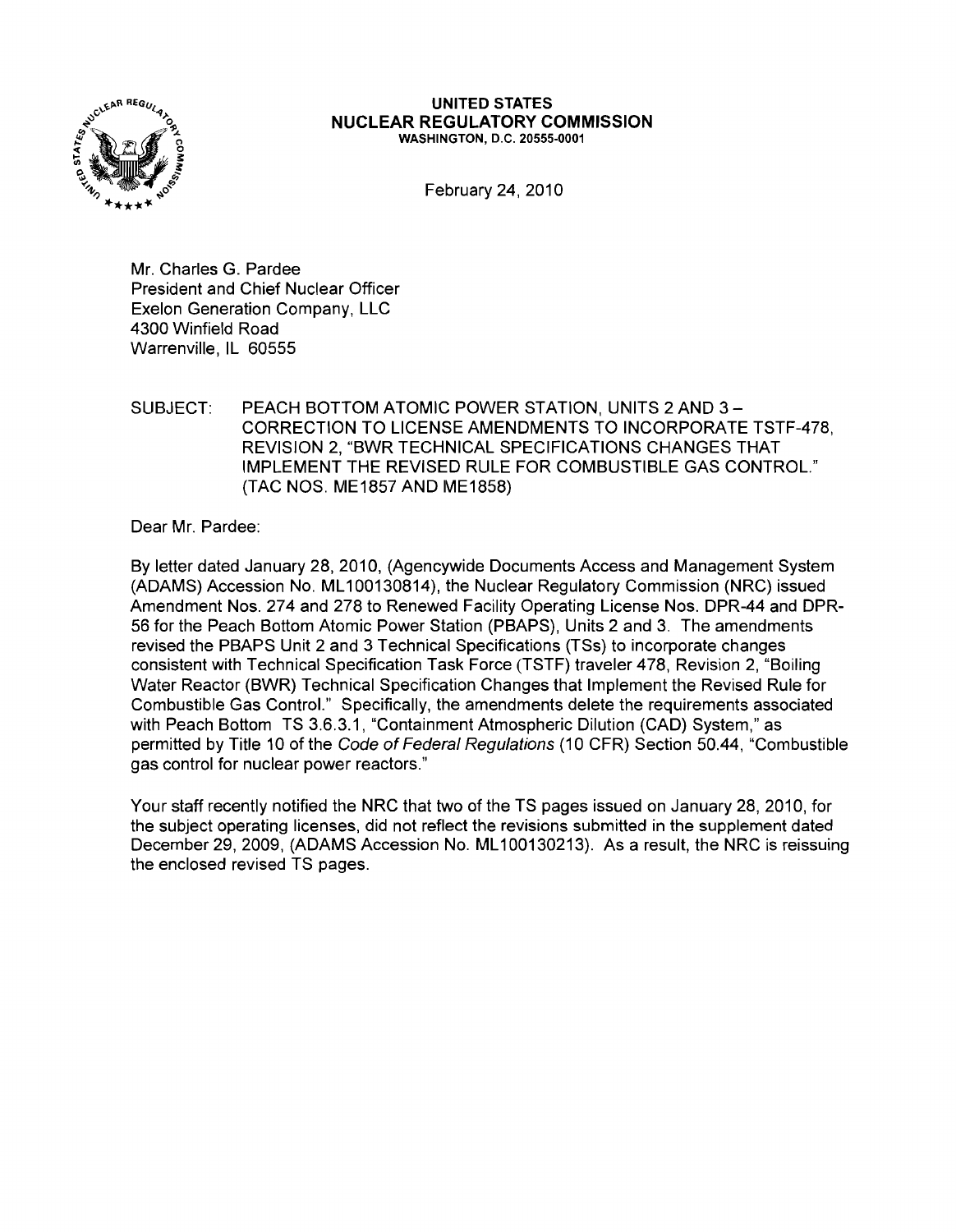$C.$  Pardee  $-2-$ 

We apologize for any inconvenience this may have caused. Please contact me at 301-415 3204 if you have any questions on this matter.

Sincerely,<br> $\binom{n}{r}$   $\binom{n}{r}$ 

John D. Hughey, Project Manager Plant Licensing Branch 1-2 Division of Operating Reactor Licensing Office of Nuclear Reactor Regulation

Docket Nos. 50-277 and 50-278

Enclosure: As Stated

cc: Distribution via ListServ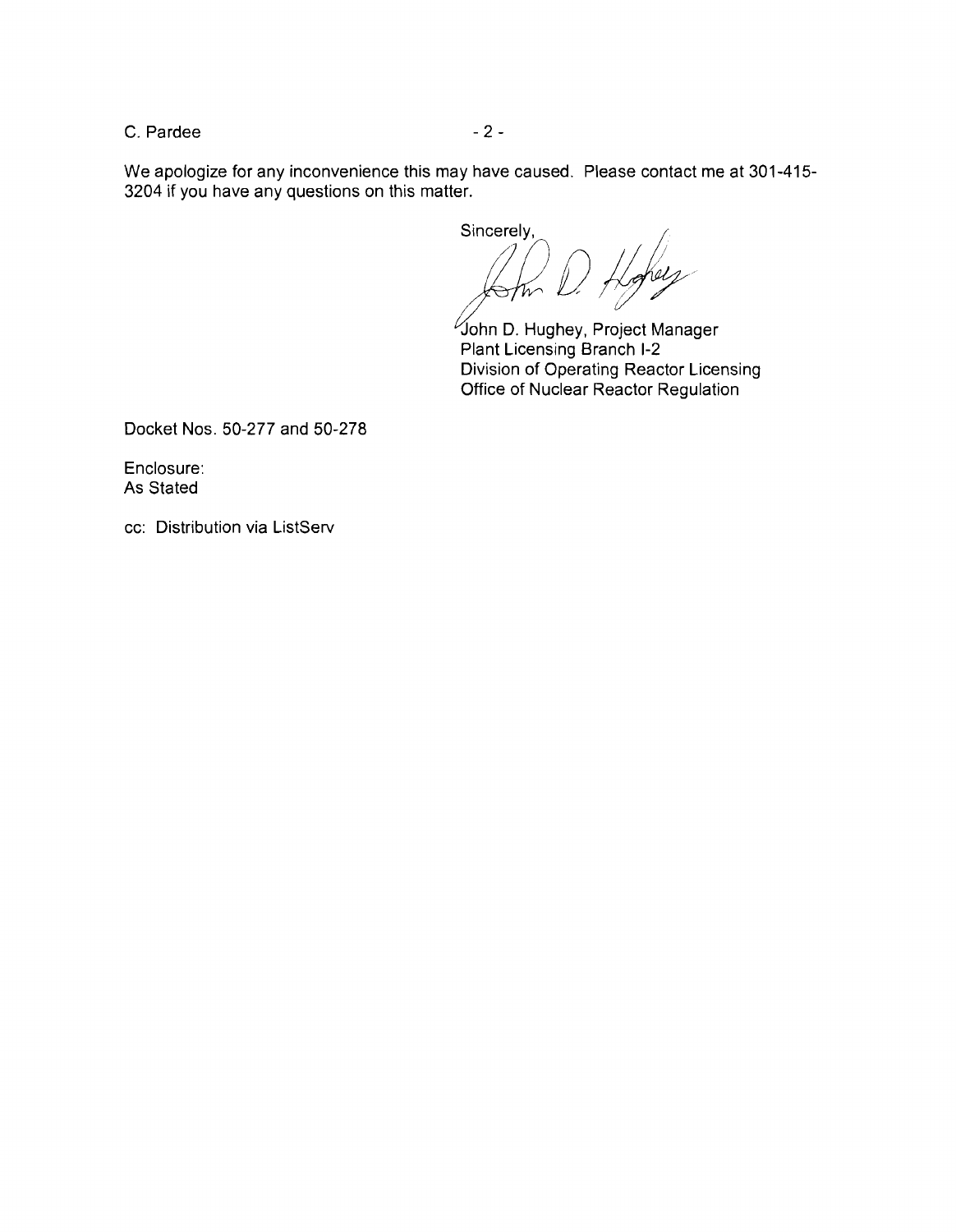Distribution Systems-Operating 3.8.7

#### 3.8 ELECTRICAL POWER SYSTEMS

#### 3.8.7 Distribution Systems-Operating

- LCO 3.8.7 The following AC and DC electrical power distribution subsystems shall be OPERABLE:
	- a. Unit 2 Division I and Division II AC and DC electrical power distribution subsystems; and
	- b. Unit 3 AC and DC electrical power distribution subsystems needed to support equipment required to be OPERABLE by LCD 3.4.7, "Residual Heat Removal (RHR) Shutdown Cooling System-Hot Shutdown," LCD 3.5.1, "ECCS-Operating," LCD 3.6.2.3, "RHR Suppression Pool Cooling," LCD 3.6.2.4, "RHR Suppression Pool Spray," LCD 3.6.4.3, "Standby Gas Treatment (SGT) System," LCD 3.7.1, "High Pressure Service Water (HPSW) System," LCO 3.7.2, "Emergency Service Water (ESW) System and Normal Heat Sink," LCD 3.7.3, "Emergency Heat Sink," and LCO 3.8.1, "AC Sources-Operating."

APPLICABILITY: MODES 1, 2, and 3.

PBAPS UNIT 2 3.8-41 Amendment No. 274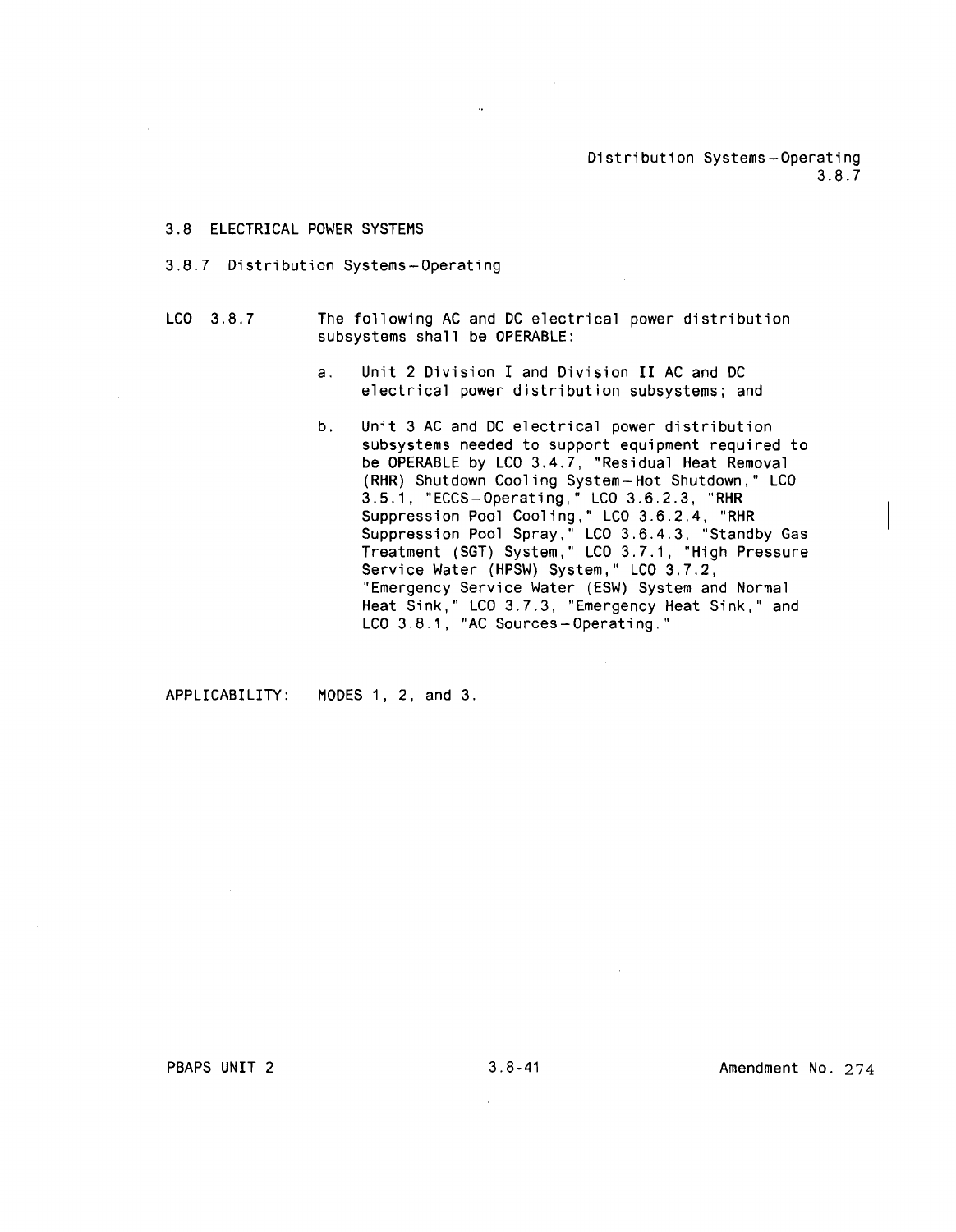Distribution Systems-Operating 3.8.7

#### 3.8 ELECTRICAL POWER SYSTEMS

- 3.8.7 Distribution Systems-Operating
- LCO 3.8.7 The following AC and DC electrical power distribution subsystems shall be OPERABLE:
	- a. Unit 3 Division I and Division II AC and DC electrical power distribution subsystems; and
	- b. Unit 2 AC and DC electrical power distribution subsystems needed to support equipment required to be OPERABLE by LCD 3.4.7, "Residual Heat Removal (RHR Shutdown Cooling System-Hot Shutdown," LCD 3.5.1, "ECCS-Operating," LCD 3.6.2.3, "RHR Suppression Pool Cooling," LCD 3.6.2.4, "RHR Suppression Pool Spray," LCO 3.6.4.3, "Standby Gas Treatment (SGT) System," LCO 3.7.1, "High Pressure Service Water (HPSW) System," LCD 3.7.2, "Emergency Service Water (ESW) System and Normal Heat Sink," LCD 3.7.3, "Emergency Heat Sink," LCD 3.7.4, "Main Control Room Emergency Ventilation (MCREV) System," and LCD 3.8.1, "AC Sources-Operating."

APPLICABILITY: MODES 1, 2, and 3.